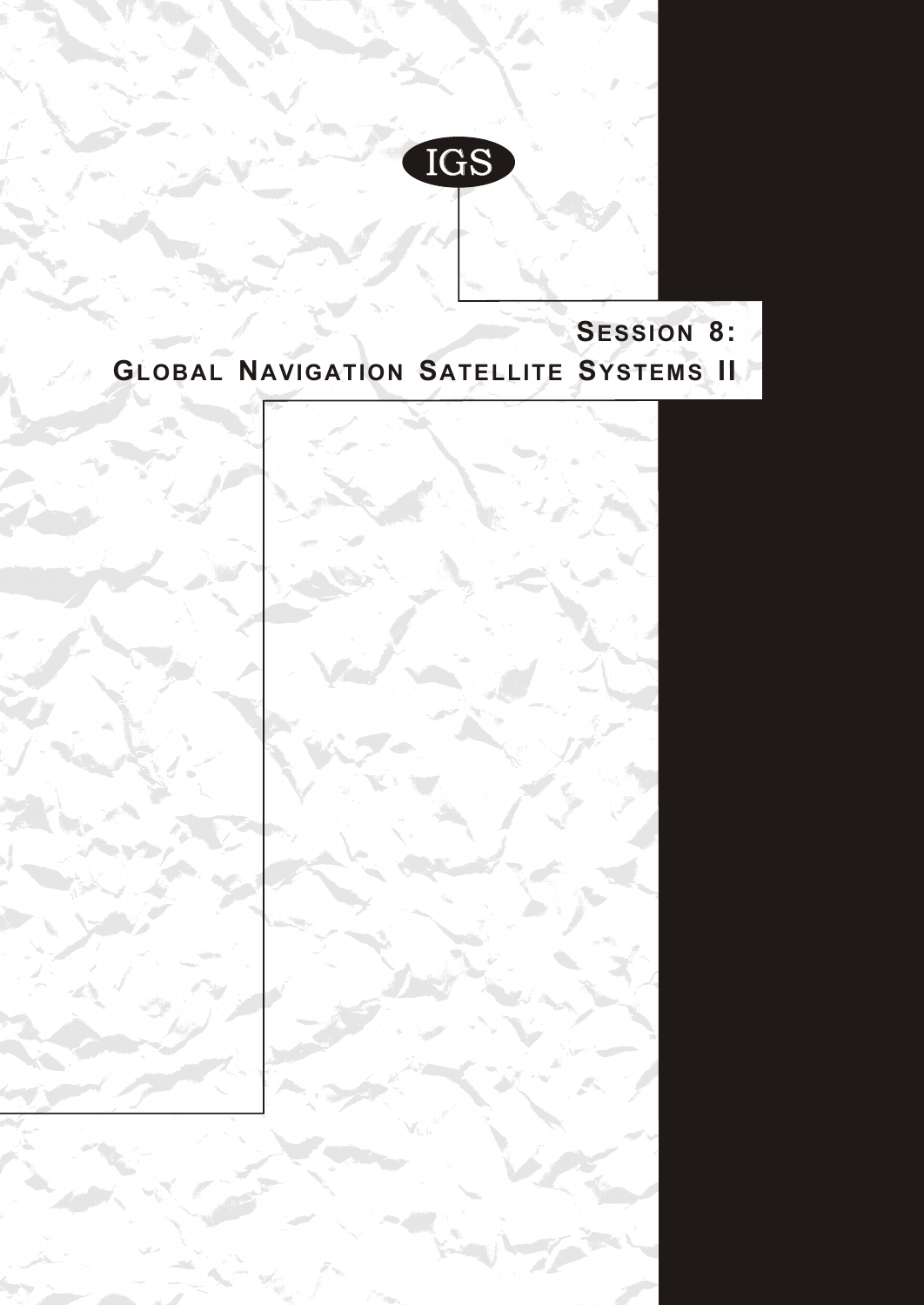## **Session Description**

## Chairs: J. Slater, R. Langley

This session will focus on developments, applications and issues related to the actual and potential exploitation of multiple global navigation satellite systems. It will address current uses of GPS and GLONASS, and future uses of Galileo. Topics will include receiver technology, time transfer, reference frame definition, and IGS efforts to combine GPS and GLONASS in network operations, orbit computations and standard products.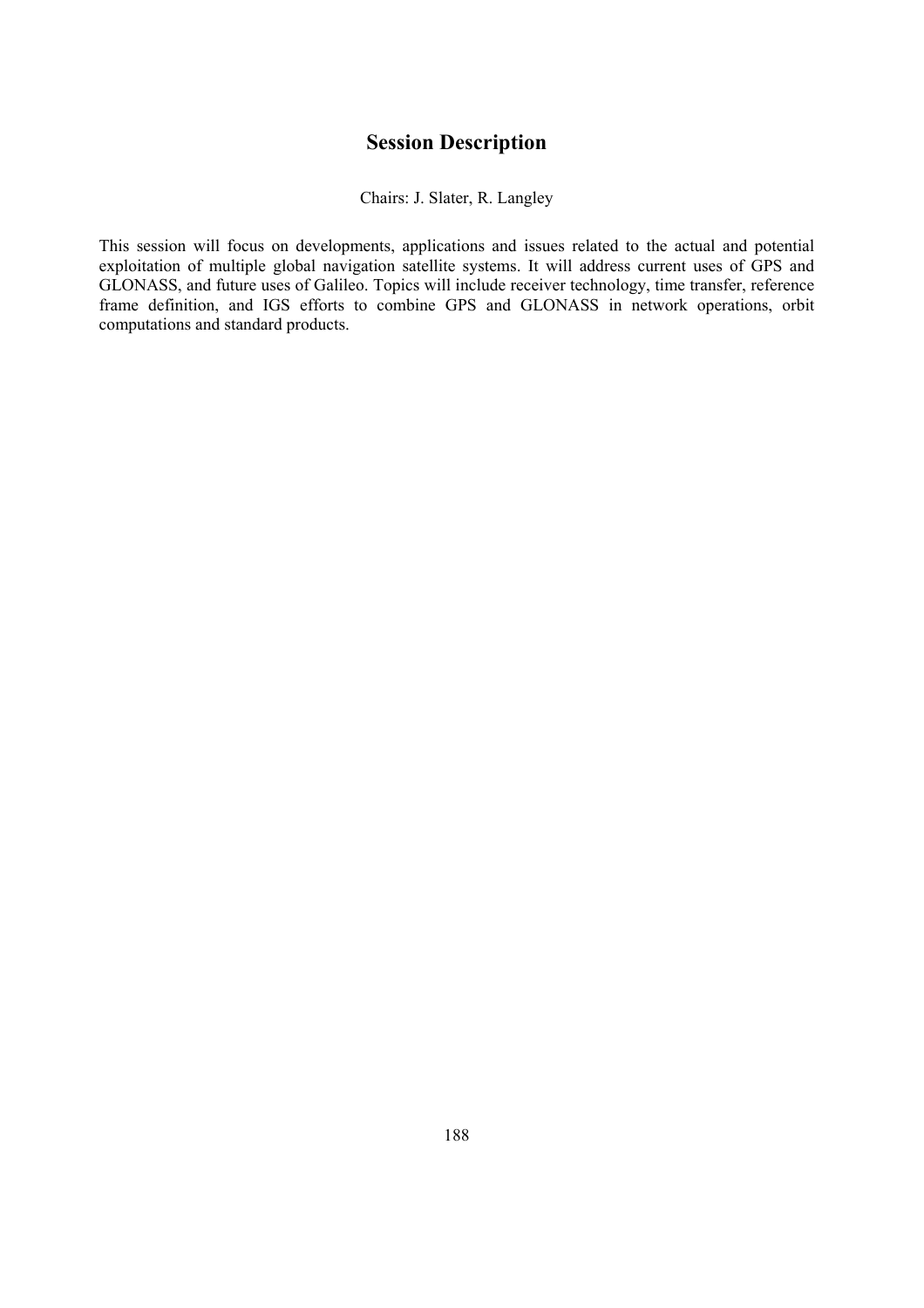## **Session Summary**

## J. Slater

The second GNSS session consisted of five oral presentations and three poster papers. Subjects included terrestrial reference frame issues, receiver antenna design and measurement biases, time transfer, the integration of GLONASS into IGS operations, and geodetic positioning applications. Claude Boucher began the session with a discussion of "*The ITRF/Galileo Interface*", citing the requirement that the Galileo terrestrial reference frame be an independent realization of the ITRS and that it be maintained in close alignment with the ITRS. Galileo System Time will be a continuous time scale steered toward TAI. Specific plans are needed to define the initial reference frame based on a network of sensor stations temporarily or permanently collocated with other GNSS stations. It was recommended that the IAG/IGS Working Group on GNSS should work with the Galileo system management and establish an implementation plan for incorporating Galileo into the ITRF. A final issue was the need to ensure long-term availability and reliability of the ITRF from a liability perspective, possibly by making it the responsibility of an inter-governmental organization, rather than a non-governmental organization (IERS).

New satellite systems and new signals place new demands on receiver antennas. Dmitry Tatarnikov addressed the issue of antenna ground plane design for multipath reduction in his paper on "*GPS/GLONASS Antennas and Ground Planes: Size and Weight Reduction Perspectives*." There is a tradeoff between antenna gain level for low elevation signals and multipath protection given by the ground plane for higher elevations. After giving an overview of conventional ground plane theory, the development of small-size vertical structure antennas was discussed as applied to combined GPS/GLONASS operation. It was shown that a prototype 9-centimeter diameter antenna structure performs about the same as a conventional antenna on a flat ground plane of about 18 to 20-centimeter (1-wavelength) diameter.

The Royal Observatory of Belgium has been testing the Topcon Legacy-E and Septentrio PolaRx2 geodetic receivers in comparison with its current Ashtech Z-XII3T receiver for precise time and frequency transfer. In her presentation on "*Time and Frequency Transfer Using GNSS*", Pascale Defraigne described the results of tests being performed and possible improvements in time transfer applications that could be obtained by adding the GLONASS P-codes and the future Galileo signals. Two Common View techniques were employed – one based on GPS pseudoranges and the other based on combined code-carrier phase analysis in conjunction with the Bernese software. Preliminary results were good for both the Topcon and Septentrio receivers compared to the Ashtech. Time transfer using GLONASS P-code proved to be less successful due to the difficulty in calibrating the different hardware delays in the receiver corresponding to the different broadcast frequencies of the GLONASS satellites. As a result, this approach was not pursued. Simulations of combined Galileo and GPS time transfer were carried out. The results showed about a factor of 2 improvement in the Allan Deviations of the Common View with the combined systems compared to those currently obtained with GPS alone.

During the past year, the IGS integrated its GLONASS pilot service more directly into the standard IGS operations. James Slater's presentation on "*The IGLOS Pilot Project – Transitioning an Experiment into an Operational Service*" traced the development of IGS's GLONASS tracking network, orbit processing and data products from an experimental campaign in 1998 to the present operation. Currently, the 10 active GLONASS satellites combined with the GPS constellation enable some sites to see as many as 16 satellites for part of the day. Forty-seven IGS tracking sites are equipped with Javad or Ashtech combined GPS/GLONASS receivers, but there is an over-concentration of stations in Europe and sparse coverage on other continents. The infrastructure developed by IGS over many years